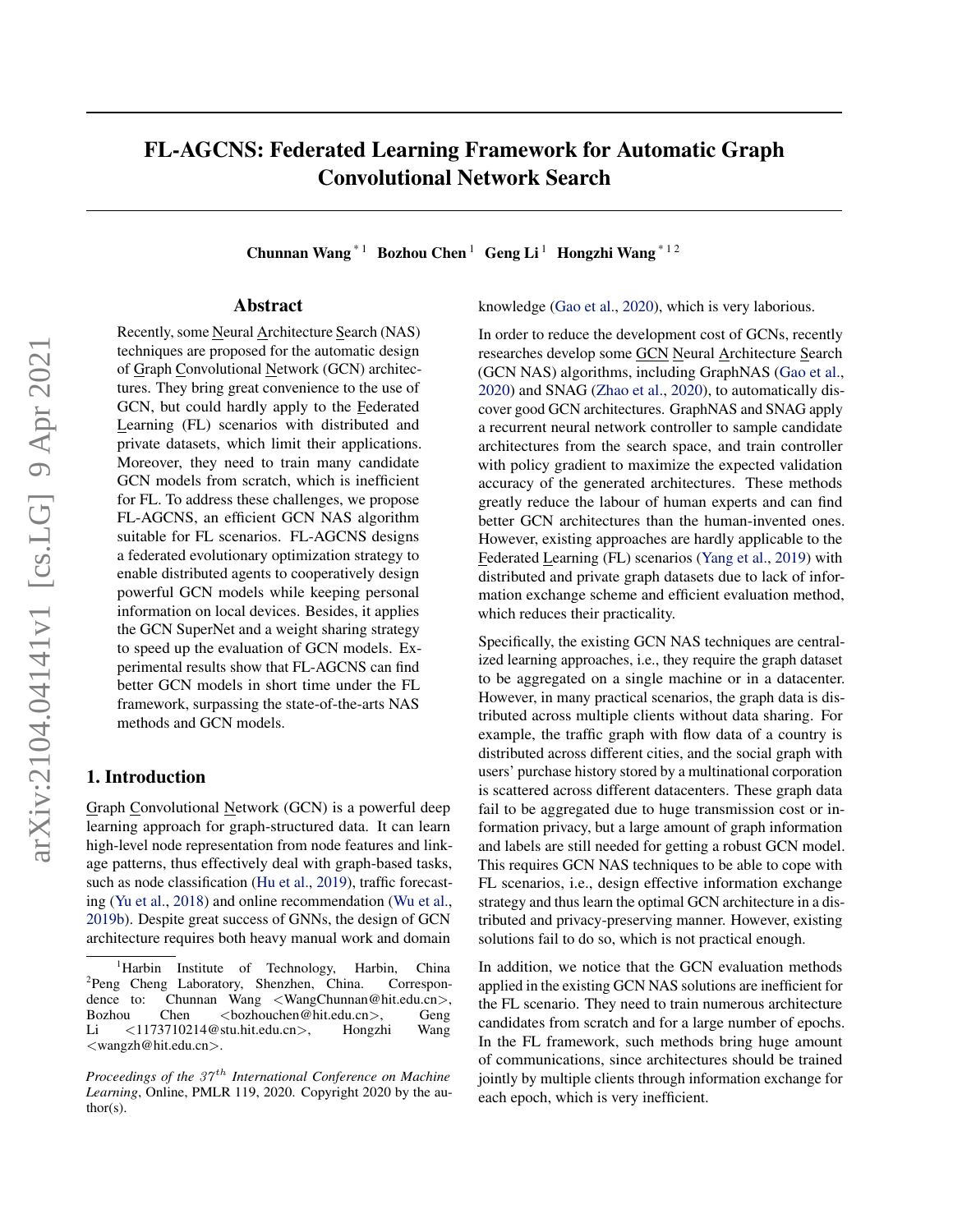In this paper, we address the above challenges, and propose FL-AGCNS, an efficient GCN NAS algorithm, that enables distributed agents to cooperatively design powerful GCN models while keeping personal information on local devices.

Specifically, FL-AGCNS designs a federated evolutionary optimization strategy to fully consider the preferences of each client, and thus recommends GCN architectures that perform well in multiple datasets. Specifically, in the early evolution, we find that population individuals may not be applicable to some clients and thus show poor performance in the FL framework. To efficiently improve the overall performance of individuals, we execute evolutionary algorithms in clients to explore the characteristics of multiple datasets, and utilize the GCN architectures favored by each client to guide individuals to efficiently cover their shortages.

Besides, FL-AGCNS applies the GCN SuperNet, a weight sharing strategy, to speed up the model evaluation. It does not train different GCN architectures from scratch separately in the search stage, but to optimize parameters of GCN SuperNet, and efficiently evaluate various GCN architectures by sharing corresponding parameters in SuperNet. Such weight sharing strategy dramatically reduces the computational complexity of FL-AGCNS, making the search stage of FL-AGCNS efficient. The experimental results show that our optimization strategy performs well in the FL framework, outperforming the traditional evolutionary strategy which only considers the overall performance scores during the evolution. The code will be available on Github<sup>1</sup>.

Our major contributions are concluded as follows:

- Innovation: We are the first to enable the GCN NAS technique to run on the FL framework. The combination of GCN NAS and FL strengthens the practicality of the GCN NAS method and increases the flexibility of the FL framework.
- Effectiveness: We design a federated evolutionary optimization strategy to effectively search for high-quality GCN architectures under FL framework.
- Efficiency: We propose to use GCN SuperNet to reduces the search cost of the GCN NAS method, promoting the search efficiency.

# 2. Prerequisite

We firstly introduce the existing GCNs and FL techniques, then give related concepts of FL based GCN NAS.

## 2.1. Graph Convolutional Network

Graph Convolutional Networks (GCNs) are a kind of neural networks which generalize the operation of convolution from grid data to graph data [\(Wu et al.,](#page-8-0) [2019c\)](#page-8-0). The existing GCNs fall into two categories, spectral-based methods [\(Kipf](#page-8-0)

[& Welling,](#page-8-0) [2017;](#page-8-0) [Klicpera et al.,](#page-8-0) [2019;](#page-8-0) [Wu et al.,](#page-8-0) [2019a\)](#page-8-0) which define graph convolutions by introducing filters from the perspective of graph signal processing [\(Shuman et al.,](#page-8-0) [2013\)](#page-8-0), and spatial-based methods [\(Velickovic et al.,](#page-8-0) [2018;](#page-8-0) [Xu et al.,](#page-9-0) [2019;](#page-9-0) [Hamilton et al.,](#page-8-0) [2017;](#page-8-0) [Verma et al.,](#page-8-0) [2018\)](#page-8-0) which define graph convolutions by information propagation. Two kinds of methods interpret graph convolutions from different angles, and propose many effective graph convolutional layers to extract node features from the one-hop neighborhood. In this paper, we flexibly use these existing graph convolutional layers to achieve the automatic design of appropriate GCN architectures.

## 2.2. Federated Learning

Federated Learning (FL) is a decentralized approach, which aims to train robust centralized model based on datasets that are distributed across multiple clients without sharing their data [\(McMahan et al.,](#page-8-0) [2017;](#page-8-0) [Yang et al.,](#page-9-0) [2019\)](#page-9-0). FL makes it possible to vigorously develop AI techniques in privacypreserving era, and attracts great attention of scholars. Many effective FL schemes are proposed to train well-known machine learning models, such as deep neural networks [\(Liu](#page-8-0) [et al.,](#page-8-0) [2020\)](#page-8-0) and random forest [\(Wu et al.,](#page-8-0) [2020\)](#page-8-0), and achieve great effect in the real applications. However, there is still no FL work on automatic model design yet. In this paper, we fill this gap, enabling FL framework to automatically learn good GCN architectures.

Based on distribution characteristics of the data, FL algorithms can be divided into three categories, i.e., horizontal FL, vertical FL and federated transfer learning [\(Yang et al.,](#page-9-0) [2019\)](#page-9-0). Horizontal FL applies to scenarios that datasets share same feature space but different in samples [\(McMahan et al.,](#page-8-0) [2016\)](#page-8-0), whereas the other two categories consider datasets with different feature spaces. In this paper, we focus on the cases that graph dataset is distributed to different regions in the form of densely connected subgraphs, nodes are different among clients, but the feature space of each node is same. Therefore, our study belongs to horizontal FL. Our study can be extended to others FL scenarios after minor adjustments, which will be studied in our future works.

## 2.3. Related Definitions

We introduce graph's basic concepts, and describe the horizontal FL based GCN NAS problem studied in this paper.

Definition 1: Graph and Graph Signal. We use  $G =$  $(V_G, A_G, X_G)$  to denote a graph, where  $V_G$  is the set of nodes,  $A_G \in R^{N \times N}$  is the adjacency matrix of  $G, X_G \in$  $R^{N\times F}$  is the graph signal (feature matrix) of the graph G,  $|V_G| = N$  denotes the number of vertices, and F denotes the number of attribute features of each node. We use  $train_G$ ,  $val_G$  and  $test_G$  to represent the training set, validation set and test set of graph G, respectively.

 $1$ [Our Github link will be available in the published version.](#page-8-0)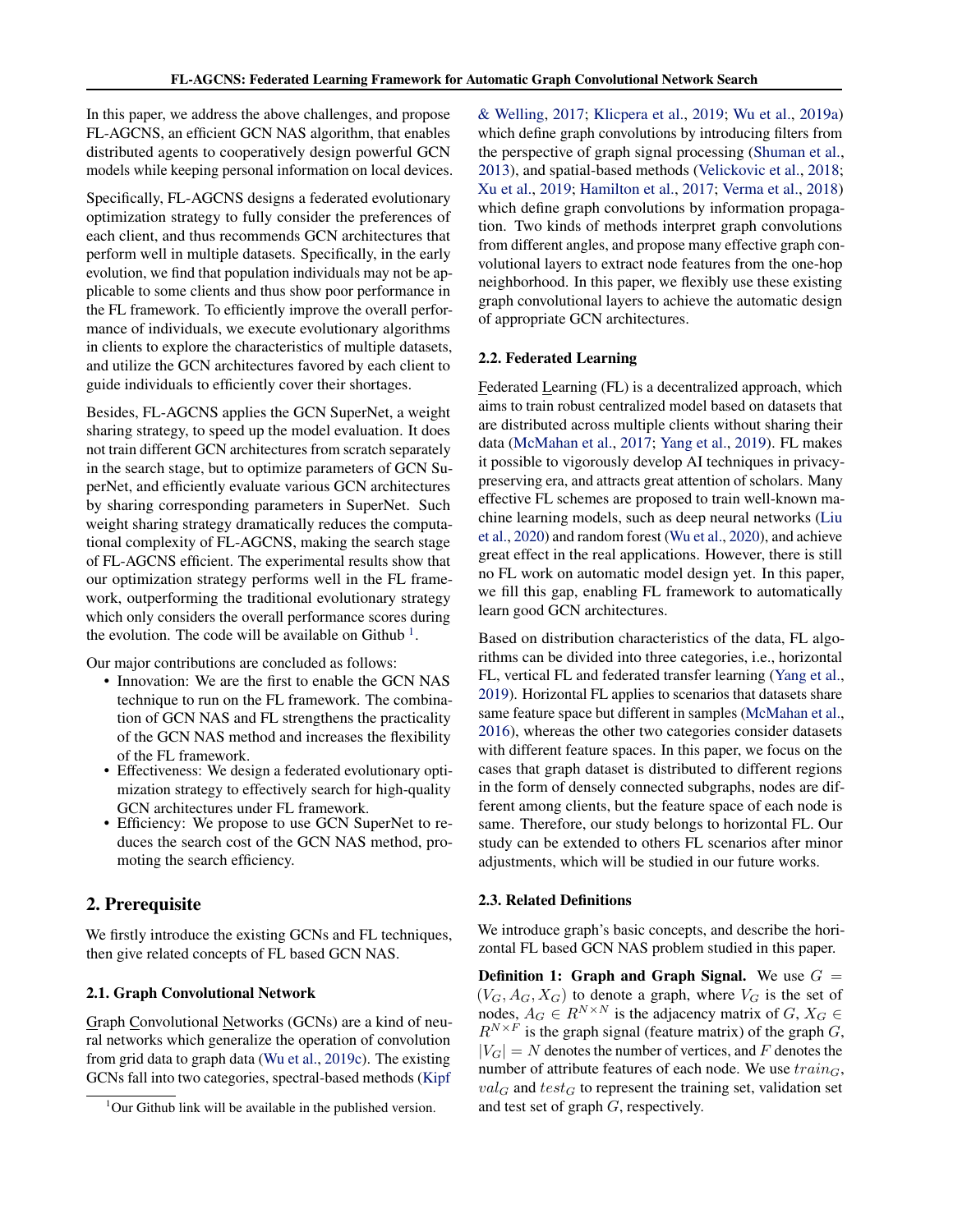<span id="page-2-0"></span>

Figure 1. Overall framework of FL-AGCNS. Subgraphs are scattered in different clients without sharing. Each client is responsible for providing its preferred architectures and local evaluation/gradient information, and the controller aims to guide clients to search for the optimal GCN architecture by analyzing or aggregating these messages.

Definition 2: HFL based GCN NAS. Given a search space for GCN architectures A and a set of subgraphs  $G_i$  $(i = 1, \ldots, N)$  that are distributed and non-shared across N clients, the Horizontal FL based GCN NAS (HFL based GCN NAS) problem aims to find  $\alpha^* \in A$  that minimizes the overall validation loss of all subgraphs.

$$
\alpha^* = \min_{\alpha \in \mathcal{A}} \sum_{i=1}^N \frac{|val_{G_i}|}{\sum_{j=1}^N |val_{G_j}|} \times \mathcal{L}_{val_{G_i}}(w^*(\alpha), \alpha)
$$
  
s.t.  $w^*(\alpha) = argmin_{w} \sum_{i=1}^N \frac{|train_{G_i}|}{\sum_{i=1}^N |train_{G_j}|} \times \mathcal{L}_{train_{G_i}}(w, \alpha)$ 

where  $\mathcal{L}_{val_G}(w, \alpha)$  and  $\mathcal{L}_{train_G}^{j=1}(w, \alpha)$  represent the validation and training loss of  $\alpha$  on graph G under weights w respectively. Different from the traditional GCN NAS, which only copes with a complete graph  $G$ . HFL-based GCN NAS breaks the limitation of "Isolated Data Islands", enabling the scattered graph data to jointly search for good GCN architectures without leaking private information.

# 3. Our Method

In this paper, we design the FL-AGCNS algorithm to deal with the HFL based GCN NAS problem. We apply GCN SuperNet to achieve fast evaluation of GCN architectures (Section 3.2), and utilize the federated evolutionary optimization strategy (Section [3.3\)](#page-4-0) to effectively improve the federated performance of the population. Following previous work [\(Dong & Yang,](#page-8-0) [2019;](#page-8-0) [Yang et al.,](#page-9-0) [2020\)](#page-9-0), we optimize SuperNet weights and population successively in each training step, and thus reduce expensive inner optimization of our bi-optimization problem. Figure 1 gives the overall framework of FL-AGCNS, and the following are the detailed introduction of FL-AGCNS.

## 3.1. Code Representation of GCN in FL-AGCNS

The design of a GCN architecture contains the following 3 stages: (1) Input transform stage, which produces lowdimensional representations of nodes; (2) Feature embedding stage, which extracts high-level node features using multiple GCN layers; (3) Output transform stage, which transforms the output of the feature embedding stage to the final prediction. In FL-AGCNS we use  $(2 \times L + 2)$  parameters ( $L$  is the number of GCN layers), as is shown in Table [1,](#page-3-0) to describe the detailed structures of these stages, so as to obtain the code representation of the GCN architecture.

Specifically, in Stage 1 and Stage 3, we use 2 parameters: Input Structure (IS) and Output Structure (OS), whose options are composed of fully connected layers with different activation functions, to specify the applied processing structure. For Stage 2, we utilize  $LType_i$  and  $LPrefindex_i$  to describe the operation type and connection method of each GCN layer  $i(i = 1, \ldots, L)$ , and apply the mean operation to fuse the outputs of all valid GCN layers. We take some stateof-the-art GCN layers implemented by the *torch geometric* library<sup>2</sup> as the options of  $LType_i$ , and allow each layer to connect with any one of its front layers, so as to build a flexible and diversified feature extraction architecture. Figure [2](#page-3-0) (a) is an example of a GCN architecture code.

Considering the value space of each parameter, the above defined code representation can represent about  $5 \times \prod_{i=1}^{L} (12 \times$  $(i+1)$  × 5 = 25 × 12<sup>L</sup> ×  $(L+1)!$  GCN architectures in total. These architectures are regarded as the search spaces in FL-AGCNS, denoted as  $A$ , and the code representation of a GCN architecture  $a \in A$  is denoted as  $c_a$ .

## 3.2. GCN SuperNet in FL-AGCNS

In FL-AGCNS, the main role of GCN SuperNet is to evaluate the performance of GCN architectures by sharing parameters for different architectures, thus efficiently complete the fitness evaluation in the evolution process. Specifically, given  $a \in \mathcal{A}$ , FL-AGCNS extracts corresponding weights from  $W$ , i.e., the collection of all parameters in SuperNet,

<sup>2</sup> https://pytorch-geometric.readthedocs.io/en/latest/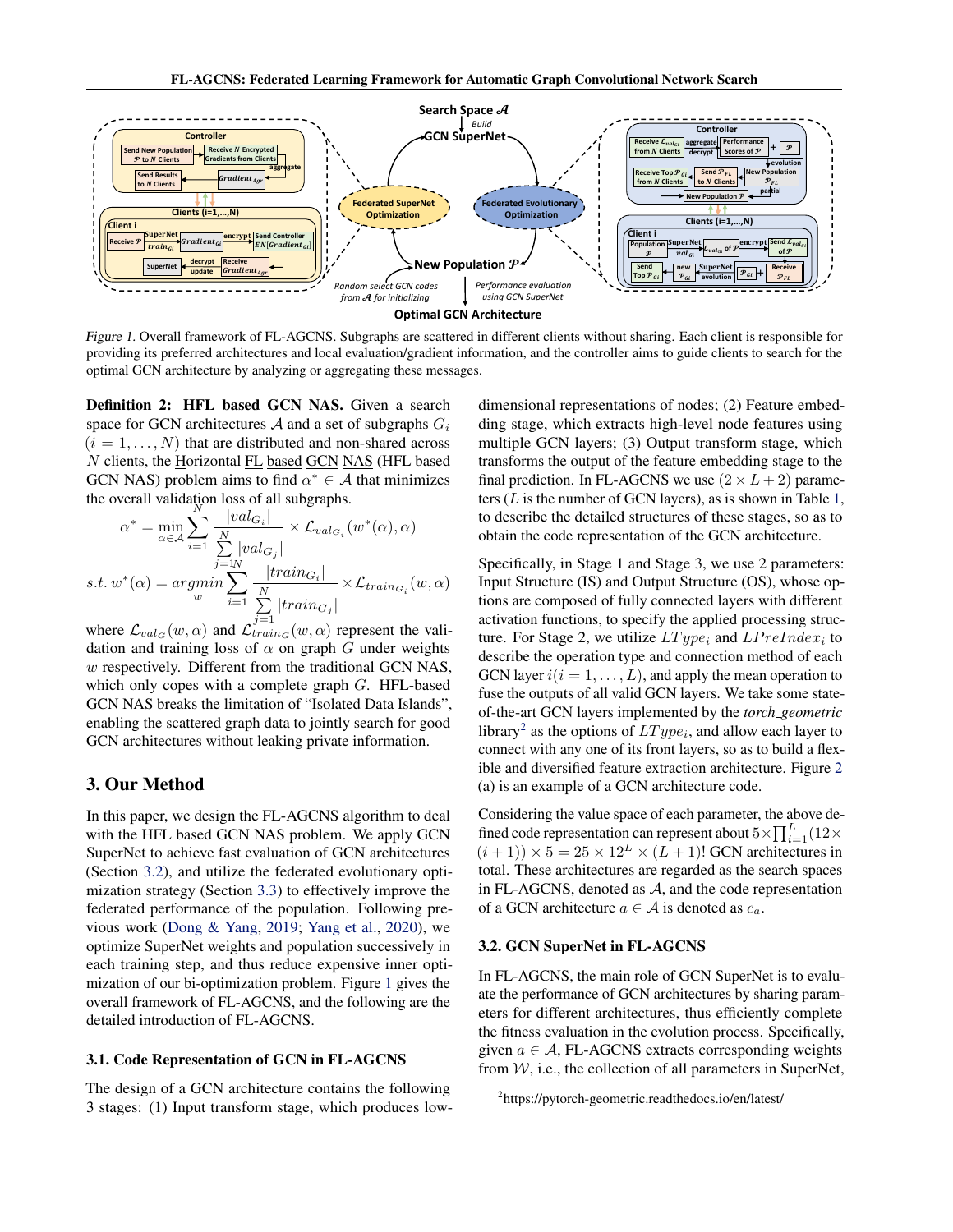<span id="page-3-0"></span>

| <b>Stage</b>                             | <b>Stage Function Description</b>                                                                                                | <b>Detail Contents</b>                                            | <b>Operation Options</b>                                                                                                                                                                                                                                                                                                                                                                                                                                                               |  |  |
|------------------------------------------|----------------------------------------------------------------------------------------------------------------------------------|-------------------------------------------------------------------|----------------------------------------------------------------------------------------------------------------------------------------------------------------------------------------------------------------------------------------------------------------------------------------------------------------------------------------------------------------------------------------------------------------------------------------------------------------------------------------|--|--|
| Stage1: Input<br><b>Transform Stage</b>  | Produce low-dimensional representa-<br>tions of nodes.                                                                           | Input Structure (IS)                                              | $\cdot$ IS <sub>1</sub> : FullyConnection + Sigmoid (out size:64)<br>$\cdot$ IS <sub>2</sub> : FullyConnection + Tanh (out size:64)<br>$\cdot$ IS <sub>3</sub> : FullyConnection + Relu (out size:64)<br>$\cdot$ IS <sub>4</sub> : FullyConnection + Softmax (out size:64)<br>$\cdot$ IS <sub>5</sub> : FullyConnection + Identity (out size:64)                                                                                                                                       |  |  |
| Stage2: Feature<br>Embedding Stage       | Get high-level node features us-<br>GCN Type of $GCNL_i$<br>ing GCN layers: $\{GCNL_i i\rangle$<br>$(LType_i)$<br>$1,\ldots,L$ . |                                                                   | $\cdot$ LT upe <sub>1</sub> : GATConv $\cdot$ LT upe <sub>2</sub> : GINConv $\cdot$ LT upe <sub>3</sub> : SAGEConv<br>$\cdot$ LType <sub>4</sub> : GCNConv $\cdot$ LType <sub>5</sub> : SGConv $\cdot$ LType <sub>6</sub> : APPNP<br>$\cdot$ LT <sub>upe7</sub> : AGNNConv $\cdot$ LT <sub>upe8</sub> : ARMAConv $\cdot$ LT <sub>upe9</sub> : FeaStConv<br>$\cdot LT_{{\cal UP}e_{10}}$ : GENConv $\cdot LT_{{\cal UP}e_{11}}$ : GMMConv $\cdot LT_{{\cal UP}e_{12}}$ : GatedGraphConv |  |  |
|                                          | Note: $L$ is the number of GCN layers,<br>and detail contents of each GCN layer<br>$GCNL_i$ are described in the right part.     | Index of the Preceding<br>GCN Layer of $GCNLi$<br>$(LPreIndex_i)$ | $LPreIndex_i = \{None, 0, \ldots, i-1\}$<br>Note: $LPreIndex_i$ =None denotes $GCNL_i$ ,, $GCNL_N$ are invalid, and<br>the output of Stage 2 is considered as $Mean(GCNL_1, \ldots, GCNL_{i-1}).$                                                                                                                                                                                                                                                                                      |  |  |
| Stage3: Output<br><b>Transform Stage</b> | Transform the output of the Stage2<br>(S2) into the expected prediction.                                                         | Output Structure (OS)                                             | $\cdot OS_1$ : FullyConnection + Sigmoid (out size:64)<br>$\cdot$ OS <sub>2</sub> : FullyConnection + Tanh (out size:64)<br>$\cdot$ OS <sub>3</sub> : FullyConnection + Relu (out size:64)<br>$\cdot$ OS <sub>4</sub> : FullyConnection + Softmax (out size:64)<br>$\cdot OS_5$ : FullyConnection + Identity (out size:64)                                                                                                                                                             |  |  |

Table 1. Three stages that need to be gown through to construct a GCN architecture.



Figure 2. Code Representation and GCN SuperNet Structure.

and thus efficiently transform the data flow to evaluate its performance. The realization of this function requires SuperNet to cover all possible GCN architectures in A. Based on this thought, we design the structure of GCN SuperNet. Figure 2(b) is an example.

Federated SuperNet Evaluation. In FL-AGCNS, subgraphs are scattered in different clients without sharing. To obtain the performance of  $a \in \mathcal{A}$  on such federated graph dataset, the local evaluation information of each client should be calculated separately, and therefore GCN Super-Net should be stored in each client. Let  $\mathcal{W}_a = \mathcal{W} \odot c_a$  be the corresponding parameters of  $a \in \mathcal{A}$ , where  $\odot$  is the mask operation that keeps parameters of the complete SuperNet only for positions corresponding to the operations applied in code  $c_a$ . Then, the performance of  $a \in A$  under the FL framework (we then call this the featured performance) can be expressed as follows:

$$
FLL_a = \mathbf{DE} \bigg[ \sum_{i=1}^{N} \frac{|val_{G_i}|}{\sum_{j=1}^{N} |val_{G_j}|} \times \mathbf{EN} \bigg[ \mathcal{L}_{val_{G_i}}(\mathcal{W}_a, a) \bigg] \bigg] \tag{1}
$$

where  $\mathcal{L}_{val_{G_i}}(\mathcal{W}_a, a)$  denotes the validation loss of architecture a on subgraph  $G_i$  under weight  $W_a$ , EN and DE are homomorphic encryption and decryption method [\(Cheon](#page-8-0)

[et al.,](#page-8-0) [2017\)](#page-8-0) respectively. In FL-AGCN, each client calculates  $\mathcal{L}_{val_{G_i}}(\mathcal{W}_a, a)$  separately, then sends encrypted evaluation information to the controller to ensure the security of information transference. Controller aggregates local information and obtains the featured performance  $FLL_a$  after decryption. Detailed process is shown in the first round of information exchange in the right dotted box of Figure [1.](#page-2-0)

Federated SuperNet Optimization. In addition to the evaluation task, SuperNet also needs to optimize  $W$  according to the federated performance of GCN architectures in population  $P$  provided by the optimizer, so as to achieve higher evaluation capability. Given  $a \in \mathcal{P}$ , the gradient of its architecture parameters  $W_a$  can be calculated as follows:

$$
d\mathcal{W}_a = \frac{\partial F L \mathcal{L}_a}{\partial \mathcal{W}_a} = \sum_{i=1}^N \frac{|train_{G_i}|}{\sum_{j=1}^N |train_{G_j}|} \times \frac{\partial \mathcal{L}_{train_{G_i}}(\mathcal{W}_a, a)}{\partial \mathcal{W}_a}
$$

$$
= \sum_{i=1}^N \frac{|train_{G_i}|}{\sum_{j=1}^N |train_{G_j}|} \times \frac{\partial \mathcal{L}_{train_{G_i}}(\mathcal{W}_a, a)}{\partial \mathcal{W}} \odot c_a
$$

SuperNet parameters  $W$  should fit all the individuals in population  $P$ , and thus the gradients for all architectures should be accumulated to calculate the gradient of  $W$ :

$$
dW = \frac{1}{|\mathcal{P}|} \sum_{a \in \mathcal{P}} dW_a
$$
  
= 
$$
\frac{1}{|\mathcal{P}|} \sum_{a \in \mathcal{P}} \sum_{i=1}^N \frac{|train_{Gi}|}{\sum_{j=1}^N |train_{Gi}|} \times \frac{\partial \mathcal{L}_{train_{Gi}}(W_a, a)}{\partial W} \odot c_a
$$
  
= 
$$
\frac{1}{|\mathcal{P}|} \sum_{i=1}^N \frac{|train_{Gi}|}{\sum_{j=1}^N |train_{Gi}|} \times \sum_{a \in \mathcal{P}} \frac{\partial \mathcal{L}_{train_{Gi}}(W_a, a)}{\partial W} \odot c_a
$$

Denote  $\sum_{a \in \mathcal{P}} \frac{\partial \mathcal{L}_{train_{Gi}}(W_a, a)}{\partial W} \odot c_a$ , i.e., dW information of P obtained by client i, as  $dW_{G_i}^p$ , and add homomorphic encryption to ensure the security of information transference, then the above equation can be written as:

$$
d\mathcal{W} = \mathbf{DE} \left[ \frac{1}{|\mathcal{P}|} \sum_{i=1}^{N} \frac{|train_{G_i}|}{\sum_{j=1}^{N} |train_{G_j}|} \times \mathbf{EN} \left[ d\mathcal{W}_{G_i}^{\mathcal{P}} \right] \right] \tag{2}
$$

In the federated SuperNet optimization stage of FL-AGCNS, each client calculates  $dW_{G_i}^{\mathcal{P}}$  separately, then sends the en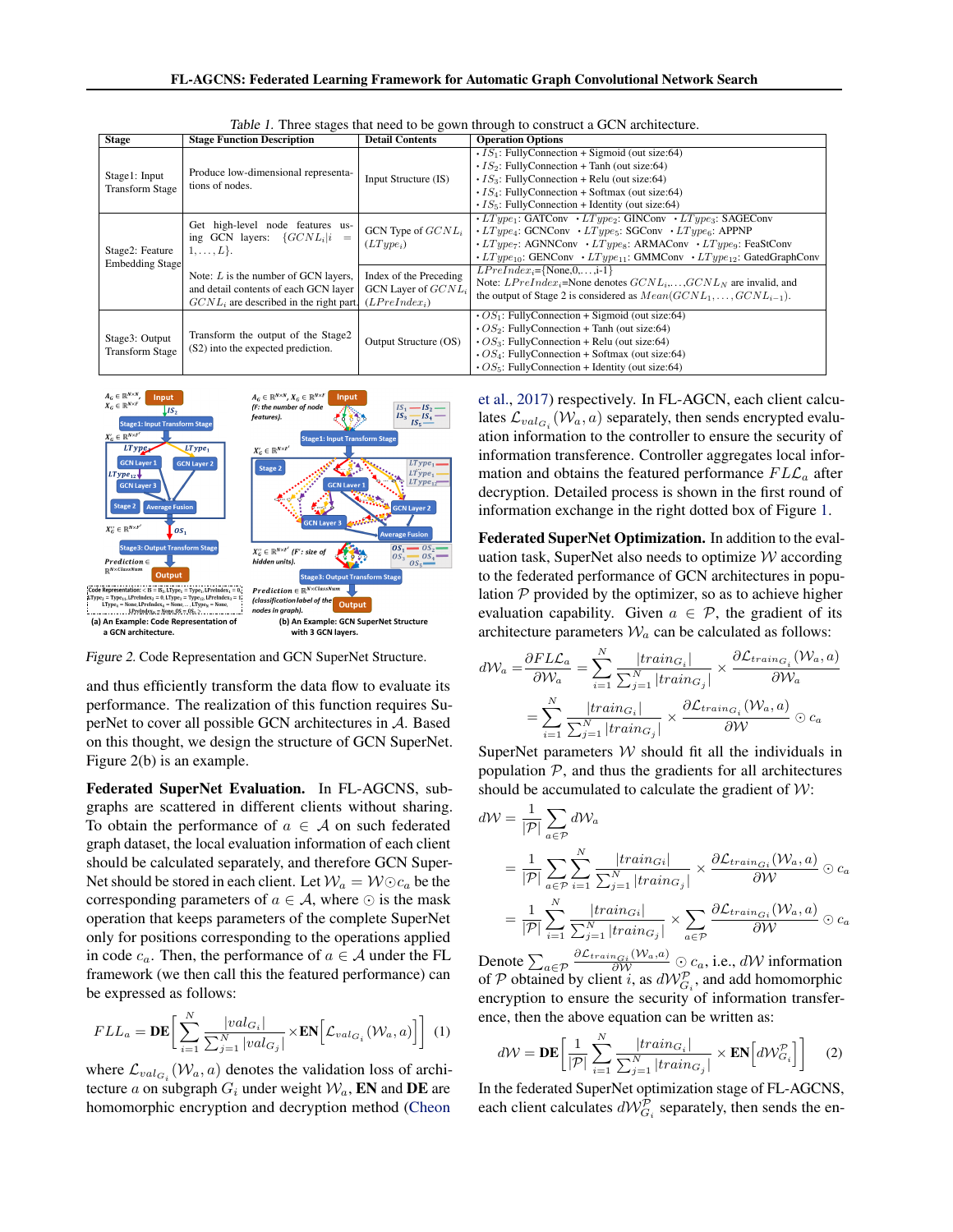<span id="page-4-0"></span>crypted gradient information to the controller. The controller aggregates the local information to obtain the encrypted  $dW$ , i.e.,  $EN[dW]$ , and sends it to all clients. After decryption, each client can use  $d\mathcal{W}$  to optimize the weight of  $\mathcal W$  according to the gradient descent method, and thus improve the evaluation ability of GCN SuperNet. The operation flow of this part is shown in the left dotted box of Figure [1.](#page-2-0)

#### 3.3. Federated Evolutionary Optimization

Architecture optimization is another core content of the HFL-based GCN NAS. In FL-AGCN, we introduce Evolutionary Algorithm (EA) [\(Holland,](#page-8-0) [1992\)](#page-8-0) to optimize GCN architectures. We aim to recommend a GCN architecture that performs well on multiple subgraphs, so our optimization goal is to minimize the federated performance score mentioned in Section [3.2.](#page-2-0) A simple EA implementation scheme is to take the negative of federated performance as the individual fitness, and execute evolution steps in the controller to optimize the population.

Two Difficulties. However, this EA scheme, denoted as  $EA_{simple}$ , is not effective enough for GCN NAS tasks under the FL framework, having the following two defects. Firstly, it ignores the preference of each client during evolution, and thus be less efficient. Specifically, we find that individuals in the population may not be applicable to some clients in the early evolution, and thus show poor federated performance in FL framework. If GCN architectures preferred by each client can be involved in the population evolution, they can guide individuals to efficiently cover their shortages, and thus speed up the optimization process. However,  $EA_{simple}$ scheme fails to do so and thus be inefficient.

Secondly, due to lacks of dominant architectures of clients, the population in  $EA_{simple}$  may lead to the unfairness of SuperNet evaluation, and thus falls into the local optimal solution. Specifically, in each evolution step, our algorithm firstly uses population to optimize SuperNet parameters, and then utilizes the optimized SuperNet to evaluate individual fitness and evolves a new population. In such a scenario, the population's performance skew would greatly affect the fairness of SuperNet evaluation. That is to say, if the federated performance of population is heavily skewed towards partial clients (denoted by  $Clients_{Apply}$ ), SuperNet weights will show performance evaluation deviation after optimization, i.e., score high on architectures suitable for  $Clients_{Apply}$ while ignoring other subgraphs. With a long time,  $EA_{simple}$ would fall into local optimums under the wrong guidance of SuperNet. A solution to the performance skew problem is to add dominant architectures of each client to population to optimize SuperNet parameters, and thus enhance the fairness of evaluation. However, the  $EA_{simple}$  fails to do so. The federated performance of its population is generally low at the early stage, which may lead to performance skew,

#### Algorithm 1 Federated Evolutionary Optimization

#### *Client i (i=1,...,N)*

- 1:  $\mathbf{EN}[\mathcal{L}_{val_{G_i}}(\mathcal{P})] \leftarrow {\{\mathbf{EN}[\mathcal{L}_{val_{G_i}}(W_a, a)] | a \in \mathcal{P}\}, \text{ send it to}$ Controller.
- 2: Receive  $\mathcal{P}_{FL}$  from Controller
- 3:  $\mathcal{P}_{G_i} \leftarrow \mathcal{P}_{G_i} \cup \mathcal{P}_{FL},$  $\mathcal{L}_{val_{G_i}}(\mathcal{P}) \leftarrow \{\mathcal{L}_{val_{G_i}}(W_a, a) | a \in \mathcal{P}_{G_i}\}\$
- 4:  $\mathcal{P}_{G_i}$  ← Consider  $-\mathcal{L}_{val_{G_i}}(\mathcal{P})$  as fitness values of  $\mathcal{P}_{G_i}$ , and execute evolutionary operations to optimize  $\mathcal{P}_{G_i}$ .
- 5:  $\mathcal{P}'_{G_i} \leftarrow \text{TOP } (|\mathcal{P}| \times \gamma \times \sum_{i=1}^N \frac{|val_{G_i}|}{\sum_{i=1}^N |val_{G_i}|})$  $\frac{\sum_{j=1}^{|\nabla u(G_i)|} \sum_{j=1}^{N} |\nabla u(G_j)|}$  individuals with lowest  $\mathcal{L}_{val_{G_i}}$  values in  $\mathcal{P}_{G_i}$ .
- 6: Send  $\mathcal{P}'_{G_i}$  and  $\mathbf{EN}[\mathcal{L}_{val_{G_i}}(\mathcal{P}_{FL})]$  to Controller.

#### *Controller*

- 1: Receive the encrypted  $\mathcal{L}_{val_{G_i}}$  of  $\mathcal P$  from Clients.
- 2:  $FLL(\mathcal{P}) \leftarrow \{FLL_a | a \in \mathcal{P}\}\$
- 3:  $\mathcal{P}_{FL}$  ← Consider  $-FLL(\mathcal{P})$  as fitness values of  $\mathcal{P}$ , execute evolutionary operations to optimize  $P$ . Send  $P_{FL}$  to Clients.
- 4: Receive  $\mathcal{P}'_{G_i}$  and the encrypted  $\mathcal{L}_{val_{G_i}}(\mathcal{P}_{FL})$  from Clients. 5:  $\mathcal{P}_{FL}^{\prime} \leftarrow \text{TOP } (|\mathcal{P}| \times (1 - \gamma))$  individuals with lowest  $FL\mathcal{L}$
- values in  $\mathcal{P}_{FL}$ .
- 6:  $\mathcal{P} \leftarrow \bigcup_{i=1}^{N} \mathcal{P}'_{G_i} \cup \mathcal{P}'_{FL}$

resulting in poor optimization effect.

FEO strategy. To better solve the HFL based GCN NAS problem, in this paper, we propose a Federated Evolutionary Optimization strategy (FEO strategy), which fully considers the preference of each client during the evolution for optimization acceleration and optimization effect improvement. In FEO strategy, each client and the controller maintain an EA optimizer, so as to search for the population with good federated performance, which is denoted as  $\mathcal{P}_{FL}$ , and the population performing well in a specific subgraph  $G_i$ , which is denoted as  $\mathcal{P}_{G_i}$ , respectively<sup>3</sup>. In each round of evolution, FEO strategy firstly evolves new  $\mathcal{P}_{FL}$  and  $\mathcal{P}_{G_i}$  (i=1,...,N), and then optimizes SuperNet parameters using a new population  $P$ , which is composed of top  $|\mathcal{P}| \times \gamma \times \sum_{i=1}^N \frac{|val_{G_i}|}{\sum_{i=1}^N |val_i|}$  $\frac{|val_{i}|}{\sum_{j=1}^{N}|val_{G_j}|}$  individuals with lowest  $\mathcal{L}_{val_{G_i}}$  scores in each  $\mathcal{P}_{G_i}$  and top  $|\mathcal{P}| \times (1-\gamma)$  individuals with the lowest  $FL\mathcal{L}$  scores in  $\mathcal{P}$ , where  $0 < \gamma < 1$  is the proportion of clients' evolutionary results in  $P$ . Considering the GCN architectures favored by each client, new population  $P$  can effectively avoid the performance skew problem, maintaining the fairness of GCN SuperNet evaluation.

After the SuperNet optimization step, FEO strategy replaces  $P_{FL}$  with the new population P to perform the next round of evolution. For that individuals in  $\mathcal{P}_{G_i}$  are involved in

 $3$ Controller's optimizer takes the negative of federated performance  $FLL_a$  as the individual fitness, aiming to improve the federated performance of the population. The EA optimizer in each client *i* uses  $\mathcal{L}_{val_{G_i}}(\mathcal{W}_a, a)$  to measure individual fitness instead, aims to explore characteristics of subgraph  $G_i$  and get GCN architectures suitable for  $G_i$ .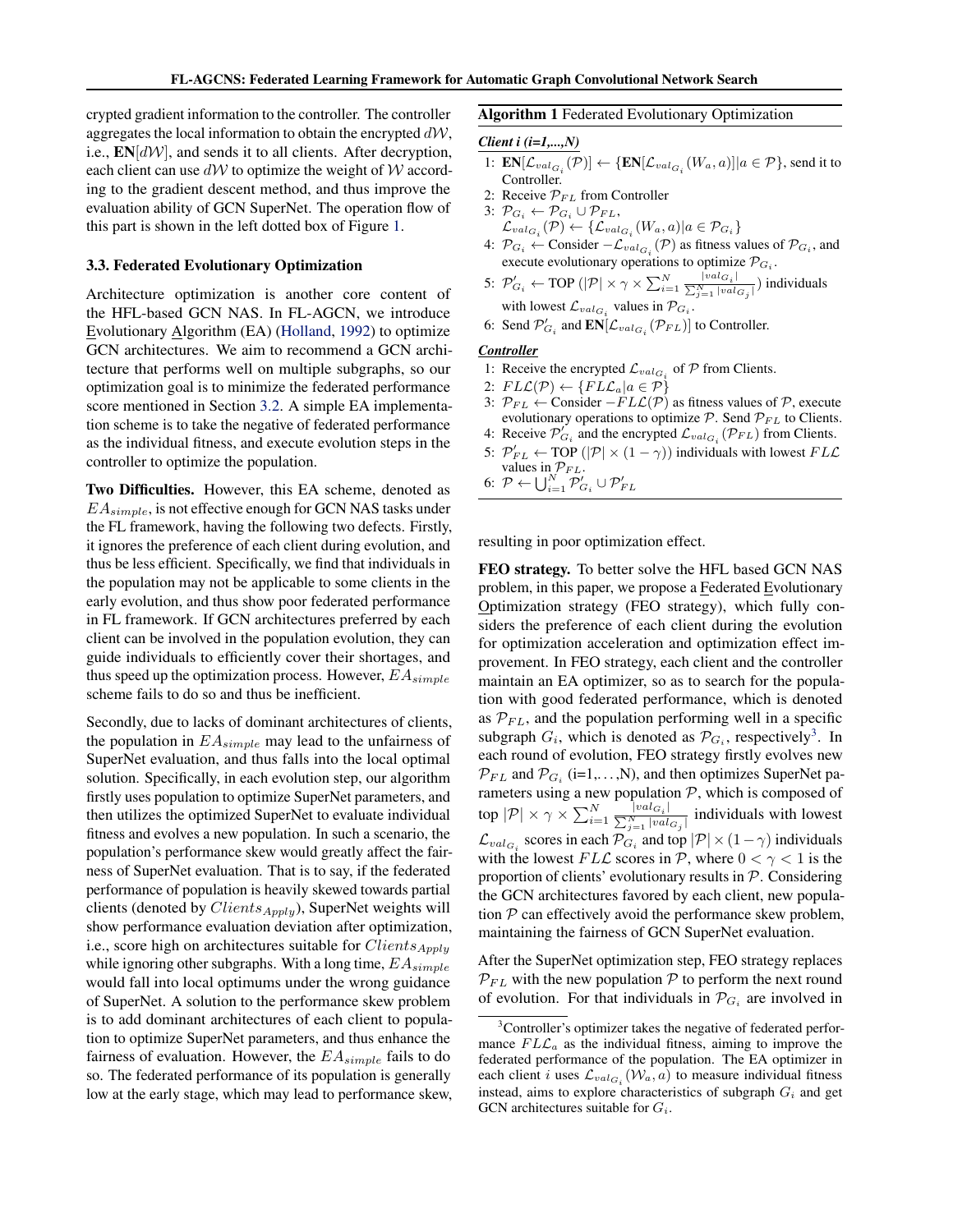#### Algorithm 2 FL-AGCN Algorithm

1: # Initialization

- 2: *Controller:* Initialize the weights of GCN SuperNet, population  $P$ . Send them to N Clients.
- 3: *Client i (i=1,...,N)*: Receive  $P$  and SuperNet weights from Controller. Initialize SuperNet and local population  $\mathcal{P}_{G_i} \leftarrow \mathcal{P}$ .
- 4: # Searching for the Optimal GCN architecture
- 5: for  $t = 1, ..., E_{evo}$  do
- 6: # Federated SuperNet Weights Optimization
- 7: *Controller:* send  $\mathcal P$  to N Clients.
- 8: *Client i (i=1,...,N)*: Receive  $P$  from Controller.
- 9: **for**  $w = 1, ..., E_{weight}$  **do**
- 10: *Client i (i=1,...,N)*: Send  $\text{EN}[d\mathcal{W}_{G_i}^{\mathcal{P}}]$  to Controller.
- 11: *Controller:* Receive gradient information from N Clients. Get  $dW$  using Equation [2,](#page-3-0) send it to N Clients.
- 12: *Client i (i=1,...,N)*: Receive dW from Controller. Update the weights of SuperNet using gradient descent.
- 13: end for
- 14: # **Execute FEO Strategy**<br>15: *Controller:*  $\gamma = 0.5 \times 0.9$
- 15: *Controller:*  $\gamma = 0.5 \times 0.99^t$ , send  $\gamma$  to N Clients.
- 16: *Controller&Clients:* Execute Algorithm [1.](#page-4-0)
- 17: end for
- 18: # Output the Optimal GCN architecture
- 19: *Controller:* send  $P$  to N clients;
- 20: *Client i (i=1,...,N)*: Receive  $P$  from Controller. Calculate  $\mathbf{EN}[\mathcal{L}_{val_{G_i}}(\mathcal{W}_a, a)](a \in \mathcal{P})$  and send it to Controller.
- 21: *Controller:* Receive  $\mathbb{E} N[\mathcal{L}_{val_{G_i}}(W_a, a)](a \in \mathcal{P})$  from N Clients. Get  $FLL_a(a \in \mathcal{P})$  according to Equation [1.](#page-3-0)
- 22: *Controller:*  $OPT_{GCN} \leftarrow argmin_{a \in \mathcal{P}} FL\mathcal{L}_a$
- 23: Output:  $OPT_{GCN}$

the population evolution of controller, the shortages of individuals can be efficiently corrected in the next round of evolution, achieving higher federated performance. After adding the local EA operations, FEO strategy successfully overcomes two difficulties of  $EA_{simple}$ , performing well on GCN NAS problems under FL framework. The right dotted box of Figure [1](#page-2-0) shows the detailed procedure of FEO, and Algorithm [1](#page-4-0) gives its pseudo-code.

Note that in FEO strategy, the value of  $\gamma$  will decrease with the increase of evolution generations. The reasons are as follows. With the increase of generations, the shortages of individuals in  $P$  are gradually resolved and their federated performance are improved, the performance skew phenomenon disappears progressively, and SuperNet parameters are gradually stabilized. In this case, the advantages of introducing the preference of each client will gradually decrease. Promoting the proportion of  $\mathcal{P}_{FL}$  in  $\mathcal P$  can make the optimizer focus on more individuals with high federated performance, and turn to apply the advantage fusion strategy to evolve individuals with better federated performance.

# 3.4. FL-AGCN: Federated Learning Framework for Automatic Graph Convolutional Network Search

Combining the GCN SuperNet with the FEO strategy, then we get the FL-AGCN algorithm. Algorithm 2 summarizes

Table 2. Datasets used in our experiment.

| Dataset  | #Nodes | #Edges  | #Classes | #Features | Train/Dev/Test Nodes |  |  |  |
|----------|--------|---------|----------|-----------|----------------------|--|--|--|
| Cora     | 2.708  | 5.429   |          | 1433      | 140/500/1,000        |  |  |  |
| CiteSeer | 3.327  | 4.732   | 6        | 3.703     | 120/500/1.000        |  |  |  |
| PubMed   | 19.717 | 44.338  | 3        | 500       | 60/500/1.000         |  |  |  |
| CoraFull | 19.793 | 126,842 | 70       | 8.710     | 1,395/500/1,000      |  |  |  |
| Physics  | 34.493 | 495.924 | 5        | 8.415     | 100/500/1.000        |  |  |  |

the detailed procedure of FL-AGCN. Given a HFL based GCN NAS task, FL-AGCN firstly performs initialization steps (Line 1-3). Then it performs evolutionary steps iteratively to search for optimal GCN architecture (Line 4-15). In each evolution step, FL-AGCN synchronously updates SuperNet parameters in each client (Line 6-12), and executes FEO strategy to optimize population (Line 13-15). Finally, FL-AGCN selects an individual with the highest federated performance as the final output (Line 16-20). Search time analysis of FL-AGCN is given in supplementary material.

## 4. Experiment

In this section, we test the performance of FL-AGCNS. Firstly, we compare FL-AGCNS with existing NAS algorithms. Secondly, we compare the optimal GCN architecture discovered by FL-AGCNS with the state-of-the-art GCN architectures. Finally, ablation experiment is conducted to analyze FEO strategy designed in our algorithm. All experiments are implemented using RTX 2080 Ti.

## 4.1. Experimental settings

Datasets. We evaluate the proposed algorithm on 5 popular network datasets: Cora, CiteSeer, PubMed [\(Yang et al.,](#page-9-0) [2016\)](#page-9-0), CoraFull (Bojchevski & Günnemann, [2017\)](#page-8-0) and Physics [\(Shchur et al.,](#page-8-0) [2018\)](#page-8-0). The first four datasets are citation networks, and the last dataset is a co-author network. The dataset statistics are given in Table 2.

Evaluation Metrics. We use the federated accuracy  $FLACC(a)$  which is defined as follows to examine the performance of GCN architecture  $\alpha \in A$  under FL framework.

$$
\mathcal{FLACC}(\alpha) = \sum_{i=1}^{N} \frac{|test_{G_i}|}{\sum_{j=1}^{N} |test_{G_j}|} \times \mathcal{ACC}_{test_{G_i}}(w^*(\alpha), \alpha)
$$
  
s.t.  $w^*(\alpha) = \underset{w}{\operatorname{argmin}} \sum_{i=1}^{N} \frac{|train_{G_i}|}{\sum_{i} |train_{G_j}|} \times \mathcal{L}_{triangle_i}(w, \alpha)$ 

where  $\mathcal{ACC}_{test_{G_i}}(w^*(\alpha), \alpha)$  denotes the test accuracy of  $\alpha$ on subgraph  $G_i$  under weight  $w^*(\alpha)$ . For each GCN NAS algorithm, we report the  $FLACC$  score of the optimal GCN architecture discovered by it, so as to examine its ability in dealing with the HFL based GCN NAS problems. We also report GCN architectures' parameter amount (denoted by

 $j=1$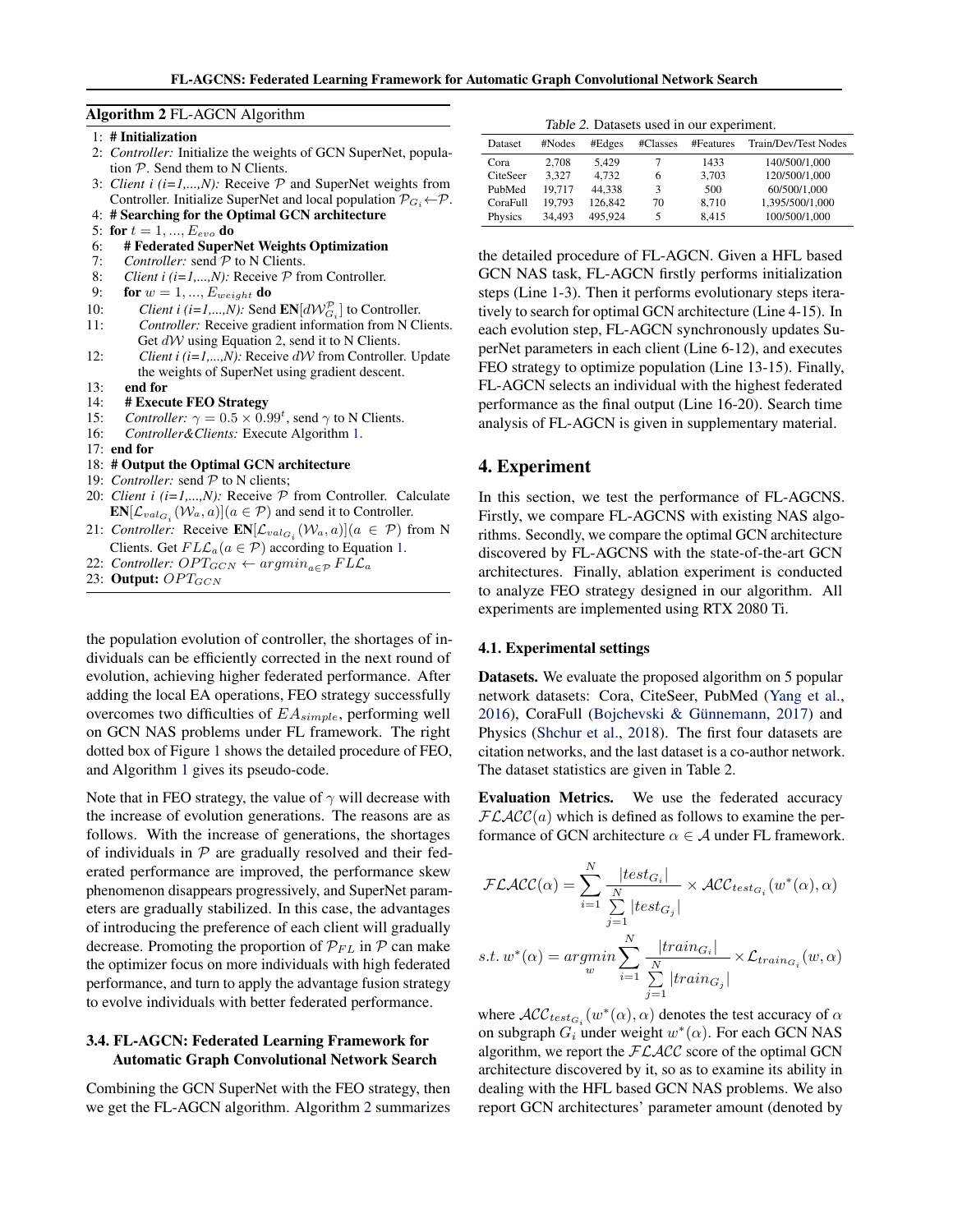FL-AGCNS: Federated Learning Framework for Automatic Graph Convolutional Network Search

|                 | Cora         |           |                             |              | <b>CiteSeer</b> |                             |             | <b>PubMed</b> |         |  |
|-----------------|--------------|-----------|-----------------------------|--------------|-----------------|-----------------------------|-------------|---------------|---------|--|
|                 | $FLACC(\% )$ | Params(M) | $\overline{\text{Time}}(s)$ | $FLACC(\% )$ | Params(M)       | $\overline{\text{Time}}(s)$ | $FLACC(\%)$ | Params(M)     | Time(s) |  |
| <b>FL-AGCNS</b> | 82.9         | 0.105     | 0.0339                      | 70.6         | 0.250           | 0.0553                      | 78.4        | 0.036         | 0.0601  |  |
| FL-Gradient     | 65.4         | 0.045     | 0.0415                      | 37.0         | 0.300           | 0.6061                      | 77.9        | 0.099         | 0.0720  |  |
| FL-RL           | 75.6         | 0.101     | 0.0297                      | 70.2         | 0.242           | 0.0631                      | 68.6        | 0.032         | 0.0373  |  |
| FL-Random       | 79.8         | 0.113     | 0.0335                      | 47.4         | 0.296           | 0.0916                      | 64.3        | 0.066         | 0.0492  |  |
| <b>GAT</b>      | 79.0         | 0.092     | 0.0262                      | 68.0         | 0.238           | 0.0612                      | 77.5        | 0.032         | 0.0502  |  |
| <b>SAGE</b>     | 78.8         | 0.184     | 0.0294                      | 66.6         | 0.475           | 0.0920                      | 75.2        | 0.064         | 0.0426  |  |
| <b>GCN</b>      | 81.3         | 0.102     | 0.0200                      | 68.6         | 0.260           | 0.0467                      | 77.3        | 0.034         | 0.0395  |  |
| <b>SGC</b>      | 78.1         | 0.010     | 0.0152                      | 67.0         | 0.022           | 0.0381                      | 76.3        | 0.002         | 0.0417  |  |
| <b>APPNP</b>    | 82.2         | 0.092     | 0.0216                      | 69.5         | 0.237           | 0.0572                      | 77.5        | 0.032         | 0.0401  |  |
| <b>AGNN</b>     | 81.2         | 0.023     | 0.0820                      | 68.7         | 0.059           | 0.0969                      | 78.1        | 0.008         | 0.0960  |  |
| <b>ARMA</b>     | 75.2         | 0.092     | 0.0246                      | 63.8         | 0.237           | 0.0462                      | 76.8        | 0.032         | 0.0360  |  |
| GatedGraph      | 76.6         | 0.130     | 0.0270                      | 63.5         | 0.275           | 0.0494                      | 77.3        | 0.070         | 0.0361  |  |

Table 3. Experimental results on three datasets: Cora, CiteSeer and PubMed.

Table 4. Results on the other two datasets: CoraFull and Physics.

|                 | CoraFull    |           |         | <b>Physics</b> |           |         |  |
|-----------------|-------------|-----------|---------|----------------|-----------|---------|--|
|                 | $FLACC(\%)$ | Params(M) | Time(s) | $F LACC(\%)$   | Params(M) | Time(s) |  |
| <b>FL-AGCNS</b> | 59.7        | 0.562     | 0.4859  | 77.1           | 0.547     | 0.4012  |  |
| FL-Gradient     | 58.0        | 0.450     | 0.6381  | 67.0           | 0.539     | 0.4162  |  |
| FL-RL           | 44.2        | 0.562     | 0.4813  | 61.8           | 0.539     | 0.3722  |  |
| FL-Random       | 50.0        | 0.291     | 0.5815  | 72.8           | 0.576     | 0.3778  |  |
| GAT             | 57.5        | 0.562     | 0.6381  | 64.9           | 0.539     | 0.5399  |  |
| <b>SAGE</b>     | 57.3        | 1.124     | 0.6385  | 70.1           | 1.078     | 0.9268  |  |
| <b>GCN</b>      | 51.5        | 1.172     | 0.7674  | 76.5           | 0.581     | 0.5130  |  |
| SGC             | 56.1        | 0.610     | 0.5420  | 70.2           | 0.042     | 0.3460  |  |
| <b>APPNP</b>    | 60.3        | 0.562     | 0.4773  | 73.2           | 0.539     | 0.6709  |  |
| <b>AGNN</b>     | 47.2        | 0.141     | 0.5188  | 69.9           | 0.135     | 0.3399  |  |
| <b>ARMA</b>     | 47.0        | 0.562     | 0.5506  | 58.8           | 0.539     | 0.5171  |  |
| GatedGraph      | 31.7        | 0.599     | 0.4726  | 62.8           | 0.576     | 0.4052  |  |

Params) and the inference time on the test set (denoted by Time), to show their complexity.

Baselines. We compare FL-AGCNS with two popular NAS algorithms: reinforcement learning based Block-QNN [\(Zhong et al.,](#page-9-0) [2018\)](#page-9-0) and gradient based DARTS [\(Liu](#page-8-0) [et al.,](#page-8-0) [2019\)](#page-8-0), and a commonly used baseline in NAS, Random Search. To enable these non-federated NAS algorithms to cope with our HFL based GCN NAS problems, we set the search space to  $A$ , and replace their evaluation or gradient information with the federated ones. We then denote these federated versions as FL-RL, FL-Gradient and FL-Random respectively. In FL-RL and FL-Random, we evalue each GCN architecture for 50 epochs. In addition, we take 8 stateof-the-art GNN architectures: GAT [\(Velickovic et al.,](#page-8-0) [2018\)](#page-8-0), SAGE [\(Hamilton et al.,](#page-8-0) [2017\)](#page-8-0), GCN [\(Kipf & Welling,](#page-8-0) [2017\)](#page-8-0), SGC [\(Wu et al.,](#page-8-0) [2019a\)](#page-8-0), APPNP [\(Klicpera et al.,](#page-8-0) [2019\)](#page-8-0), AGNN [\(Thekumparampil et al.,](#page-8-0) [2018\)](#page-8-0), ARMA [\(Bianchi](#page-8-0) [et al.,](#page-8-0) [2019\)](#page-8-0) and GatedGraph [\(Li et al.,](#page-8-0) [2016\)](#page-8-0), as baselines, to show the importance of GCN NAS under FL framework.

Implementation Details. In the experiments, we divide each network into  $N = 3$  subgraphs using Metis [\(Karypis &](#page-8-0) [Kumar,](#page-8-0) [1998\)](#page-8-0) clustering method, and use these subgraphs to simulate  $N = 3$  clients in FL framework<sup>4</sup>. We apply CKKS scheme<sup>5</sup> [\(Cheon et al.,](#page-8-0) [2017\)](#page-8-0) to achieve encryption and



Figure 3. Optimal GCN architecture searched by FL-AGCNS.

decryption. In FL-AGCNS, we set population size to 60, the number of GCN layers L to 6, evolution generations  $E_{evo}$  to 250 and  $E_{weight}$  to 5. As for the compared NAS algorithms and existing GCN architectures, we follow implementation details reported in their papers, and control the running time of each NAS algorithm to be the same.

#### 4.2. Performance Evaluation

The performance of 4 NAS algorithms and 8 GCN architectures under FL framework are shown in Table 3 and Table 4, Figure 3 visualizes GCN architectures searched by FL-AGCNS. We can observe that FL-AGCNS exceeds the other NAS algorithms on five datasets, achieving higher performance in the FL framework. This result shows the importance of local optimizers under FL scenarios. With the help of local optimizers, FL-AGCNS can utilize the preference of each client to quickly enhance population's federated performance under FL scenarios, thus recommends more powerful GCN architectures within the same search time, compared with other NAS methods without local optimizers.

In addition, we observe that GCN architectures discovered by FL-AGCNS generally outperform existing GCN architectures in FL framework. This result shows us the importance of GCN NAS. GCN NAS algorithms make FL more flexible and powerful. They can provide clients with more and better GCN models in the FL framework, achieving stronger federated effect, compared with the existing models.

Figure 4 visualizes GCN architectures' performance and complexity in Table 3. As we can see, GCN architectures

<sup>&</sup>lt;sup>4</sup>In the experiment, we simulate  $N = 8$  clients instead in the Physics dataset, due to GPU memory constraints.

<sup>5</sup> https://github.com/muhanzhang/SEAL/tree/master/Python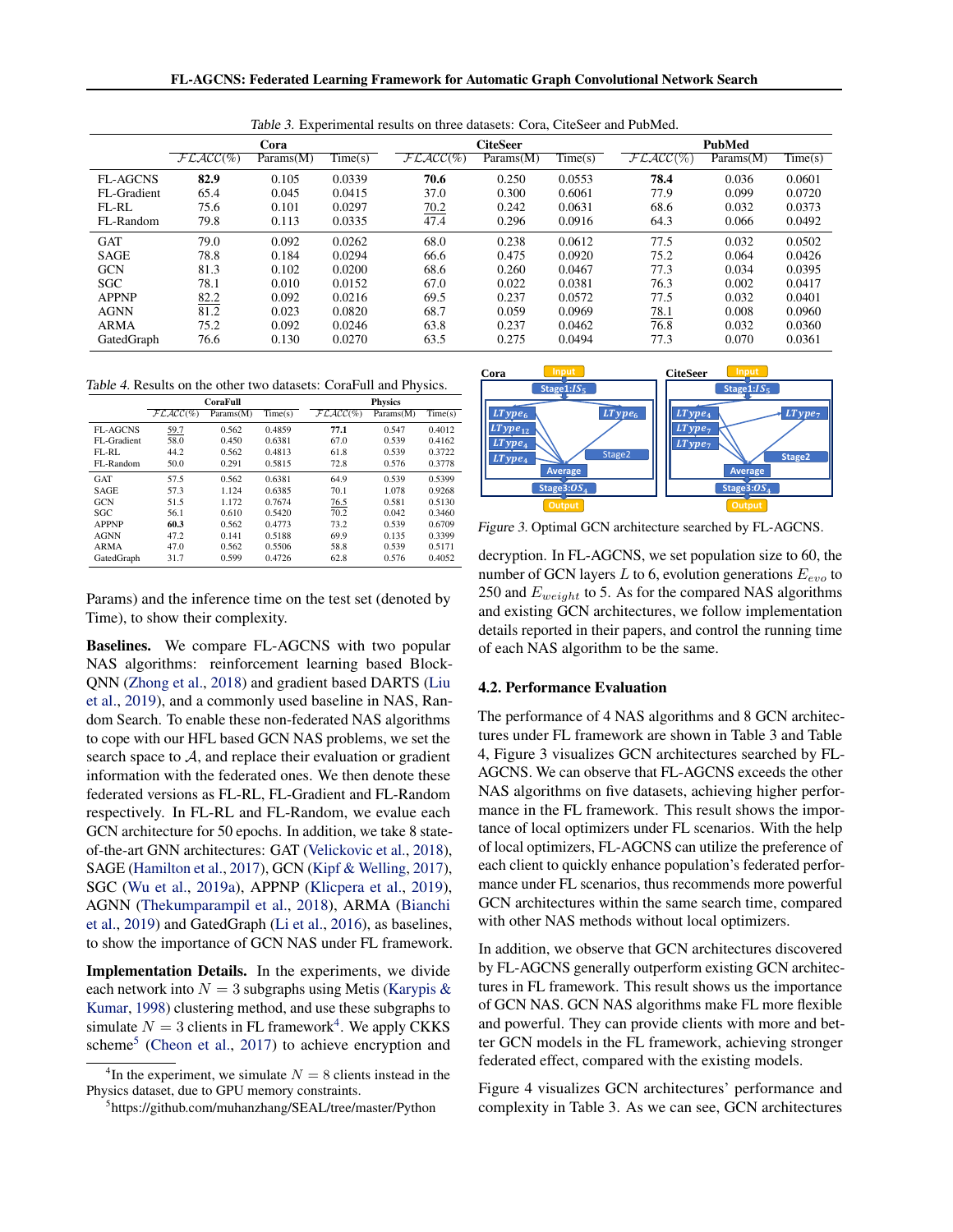

Figure 4. Visualization of experiment results.  $Complexity(a) = \frac{1}{2} \times (\frac{Paramsa}{max_{a' \in AList} Paramsa}$ +  $\frac{Time_a}{\max_{a' \in AList} Time_{a'}}$ ) represents the complexity of the GCN architecture  $a \in AList$ , where  $AList$  denotes 12 architectures determined by algorithms or models in Table 3.

discovered by FL-AGCNS achieve the highest performance scores, and their complexity exceeds many of the existing classic GCN architectures and NAS solutions. Overall, the solution provided by FL-AGCNS is superior considering both performance and complexity.

## 4.3. Ablation Experiments

We further investigate the effect of FEO strategy and connections among each clients on the performance of FL-AGCNS algorithm using the following three variants of FL-AGCNS, thus verify the innovations presented in this paper and specify the application conditions of our FL-AGCNS.

- 1. CrotrollerEO: This algorithm fixes the value of  $\gamma$  in FL-AGCNS as 1. It only preserves the EA optimizer in the controller.
- 2. ClientEO: This algorithm fixes the value of  $\gamma$  in FL-AGCNS as 0. It only preserves the local EA optimizer in each client.
- 3. RandomPartition: This algorithm uses randomlydivided subgraphs to simulate clients in the FL framework, and executes FL-AGCNS on those clients.

Corresponding results are shown in Table 5, we can see that FL-AGCNS has much better performance than CrotrollerEO and ClientEO. This result shows us the significance and necessity of maintaining EA optimizers in both the controller and clients under FL scenarios. As discussed in Section [3.3,](#page-4-0) EA optimizers in each client contribute much in avoiding local optimums and improving federated performance in the early generations, whereas the controller's EA optimizer performs better on population optimization in the later generations. Two kinds of optimizers optimize population from different aspects in FL-AGCNS and show good performance in different stages. Therefore, their combination is meaningful and necessary.

Besides, we observe that RandomPartition performs much worse than FL-AGCNS. We notice that the random partition method generates much more external connections among

| Algorithm              | $FLACC(\%)$ | Params(M) | Time(s) |
|------------------------|-------------|-----------|---------|
| <b>FL-AGCNS</b>        | 82.9        | 0.105     | .0339   |
| ControllerEO           | 71.6        | 0.117     | .0434   |
| ClientEO               | 78.6        | 0.105     | .0489   |
| <b>RandomPartition</b> | 52.6        | 0.143     | .0526   |

subgraphs compared with the Metis method, which leads to many useful edge information being ignored in the FL framework. This result shows that FL-AGCNS is more suitable for FL scenarios where the subgraph of each client is densely connected and its outer connections are of no great importance and rare in practise. For example, the clients contain graph information of different districts or different user groups.

# 5. Conclusion and Future Works

In this paper, we make up for the shortcomings of the existing GCN NAS techniques, and propose FL-AGCNS, a more efficient and practical GCN NAS algorithm which considers the FL scenarios. Our algorithm designs the FEO strategy to fully consider the preferences of different clients, enabling distributed agents to collaboratively design the high-performance GCN model while protecting data privacy. As we know, this is the first work which combines GCN NAS with the FL. In addition, we apply the GCN SuperNet to reduce the evaluation cost of GCN models, and thus promote the search efficiency of FL-AGCNS. The extensive experiments show that our FL-AGCNS can recommend better GCN models in short time under the FL framework, surpassing the state-of-the-arts NAS methods and GCN models, which demonstrates the effectiveness of FL-AGCNS. In this paper, we only consider one optimization objective and the horizontal FL scenarios. In future works, we will consider more optimization objectives and more FL scenarios, so as to recommend more practical GCN models under more realistic scenarios.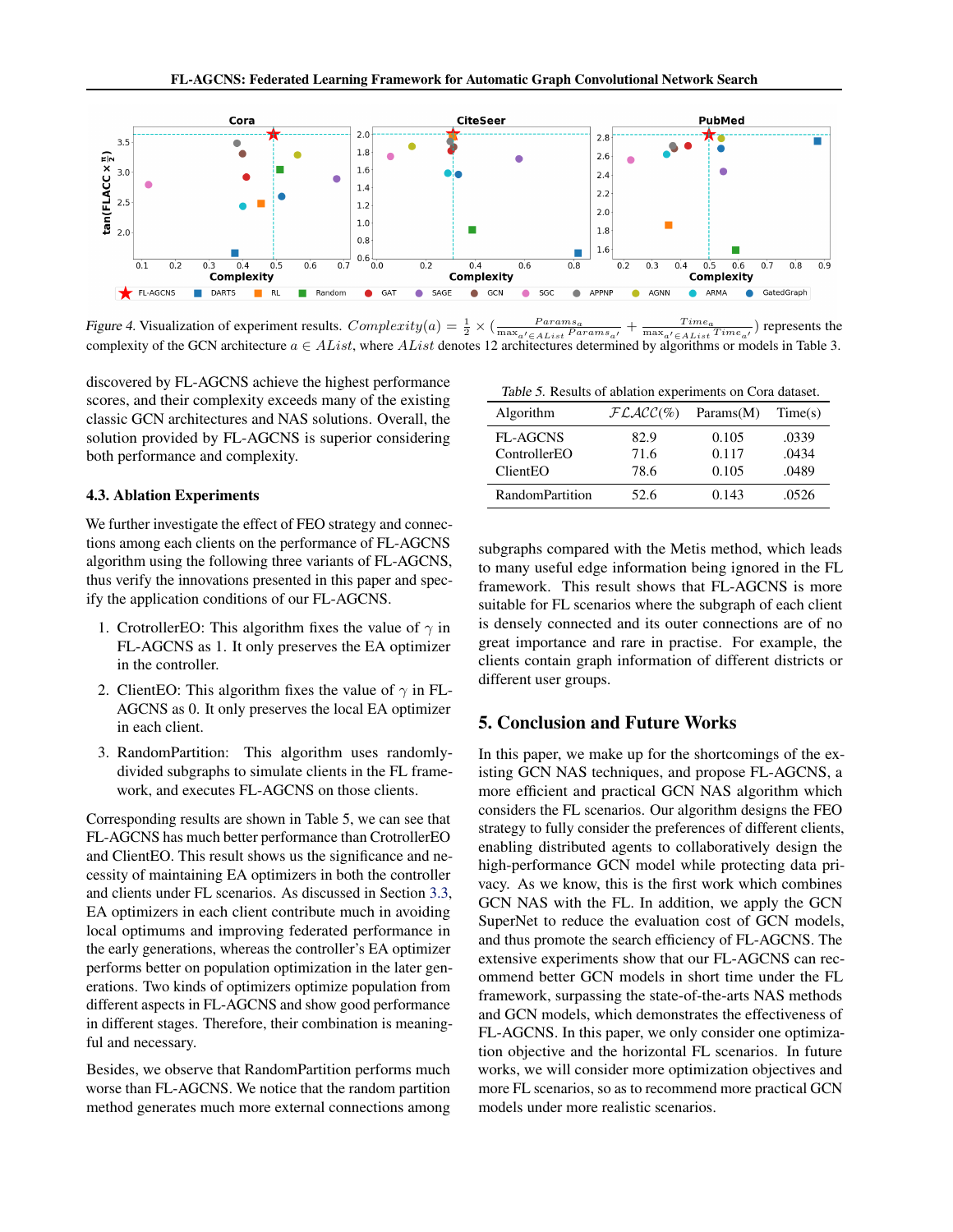# <span id="page-8-0"></span>References

- Bianchi, F. M., Grattarola, D., Livi, L., and Alippi, C. Graph neural networks with convolutional ARMA filters. *CoRR*, abs/1901.01343, 2019. URL [http://arxiv.org/](http://arxiv.org/abs/1901.01343) [abs/1901.01343](http://arxiv.org/abs/1901.01343).
- Bojchevski, A. and Günnemann, S. Deep gaussian embedding of attributed graphs: Unsupervised inductive learning via ranking. *CoRR*, abs/1707.03815, 2017.
- Cheon, J. H., Kim, A., Kim, M., and Song, Y. S. Homomorphic encryption for arithmetic of approximate numbers. In Takagi, T. and Peyrin, T. (eds.), *ASIACRYPT*, volume 10624 of *Lecture Notes in Computer Science*, pp. 409– 437. Springer, 2017.
- Dong, X. and Yang, Y. Searching for a robust neural architecture in four GPU hours. In *CVPR*, pp. 1761–1770. Computer Vision Foundation / IEEE, 2019.
- Gao, Y., Yang, H., Zhang, P., Zhou, C., and Hu, Y. Graph neural architecture search. In Bessiere, C. (ed.), *IJCAI*, pp. 1403–1409. ijcai.org, 2020.
- Hamilton, W. L., Ying, Z., and Leskovec, J. Inductive representation learning on large graphs. In Guyon, I., von Luxburg, U., Bengio, S., Wallach, H. M., Fergus, R., Vishwanathan, S. V. N., and Garnett, R. (eds.), *Annual Conference on Neural Information Processing Systems*, pp. 1024–1034, 2017.
- Holland, J. H. *Adaptation in Natural and Artificial Systems: An Introductory Analysis with Applications to Biology, Control, and Artificial Intelligence*. MIT Press, 1992. ISBN 9780262275552. doi: 10.7551/ mitpress/1090.001.0001. URL [https://doi.org/](https://doi.org/10.7551/mitpress/1090.001.0001) [10.7551/mitpress/1090.001.0001](https://doi.org/10.7551/mitpress/1090.001.0001).
- Hu, F., Zhu, Y., Wu, S., Wang, L., and Tan, T. Hierarchical graph convolutional networks for semi-supervised node classification. In Kraus, S. (ed.), *IJCAI*, pp. 4532–4539. ijcai.org, 2019.
- Karypis, G. and Kumar, V. A fast and high quality multilevel scheme for partitioning irregular graphs. *SIAM J. Sci. Comput.*, 20(1):359–392, 1998.
- Kipf, T. N. and Welling, M. Semi-supervised classification with graph convolutional networks. In *ICLR*. OpenReview.net, 2017.
- Klicpera, J., Bojchevski, A., and Günnemann, S. Predict then propagate: Graph neural networks meet personalized pagerank. In *ICLR*. OpenReview.net, 2019.
- Li, Y., Tarlow, D., Brockschmidt, M., and Zemel, R. S. Gated graph sequence neural networks. In Bengio, Y. and LeCun, Y. (eds.), *ICLR*, 2016.
- Liu, H., Simonyan, K., and Yang, Y. DARTS: differentiable architecture search. In *ICLR*. OpenReview.net, 2019.
- Liu, Y., Huang, A., Luo, Y., Huang, H., Liu, Y., Chen, Y., Feng, L., Chen, T., Yu, H., and Yang, Q. Fedvision: An online visual object detection platform powered by federated learning. In *AAAI*, pp. 13172–13179. AAAI Press, 2020.
- McMahan, B., Moore, E., Ramage, D., Hampson, S., and y Arcas, B. A. Communication-efficient learning of deep networks from decentralized data. In Singh, A. and Zhu, X. J. (eds.), *AISTATS*, volume 54 of *Proceedings of Machine Learning Research*, pp. 1273–1282. PMLR, 2017.
- McMahan, H. B., Moore, E., Ramage, D., and y Arcas, B. A. Federated learning of deep networks using model averaging. *CoRR*, abs/1602.05629, 2016.
- Shchur, O., Mumme, M., Bojchevski, A., and Günnemann, S. Pitfalls of graph neural network evaluation. *CoRR*, abs/1811.05868, 2018. URL [http://arxiv.org/](http://arxiv.org/abs/1811.05868) [abs/1811.05868](http://arxiv.org/abs/1811.05868).
- Shuman, D. I., Narang, S. K., Frossard, P., Ortega, A., and Vandergheynst, P. The emerging field of signal processing on graphs: Extending high-dimensional data analysis to networks and other irregular domains. *IEEE Signal Process. Mag.*, 30(3):83–98, 2013.
- Thekumparampil, K., Wang, C., Oh, S., and Li, L.- J. Attention-based graph neural network for semisupervised learning. 03 2018.
- Velickovic, P., Cucurull, G., Casanova, A., Romero, A., Lio,` P., and Bengio, Y. Graph attention networks. In *ICLR*. OpenReview.net, 2018.
- Verma, N., Boyer, E., and Verbeek, J. Feastnet: Featuresteered graph convolutions for 3d shape analysis. In *CVPR*, pp. 2598–2606. IEEE Computer Society, 2018.
- Wu, F., Jr., A. H. S., Zhang, T., Fifty, C., Yu, T., and Weinberger, K. Q. Simplifying graph convolutional networks. In Chaudhuri, K. and Salakhutdinov, R. (eds.), *ICML*, volume 97 of *Proceedings of Machine Learning Research*, pp. 6861–6871. PMLR, 2019a.
- Wu, S., Tang, Y., Zhu, Y., Wang, L., Xie, X., and Tan, T. Session-based recommendation with graph neural networks. In *AAAI*, pp. 346–353. AAAI Press, 2019b.
- Wu, Y., Cai, S., Xiao, X., Chen, G., and Ooi, B. C. Privacy preserving vertical federated learning for tree-based models. *Proc. VLDB Endow.*, 13(11):2090–2103, 2020.
- Wu, Z., Pan, S., Chen, F., Long, G., Zhang, C., and Yu, P. S. A comprehensive survey on graph neural networks. *CoRR*, abs/1901.00596, 2019c.